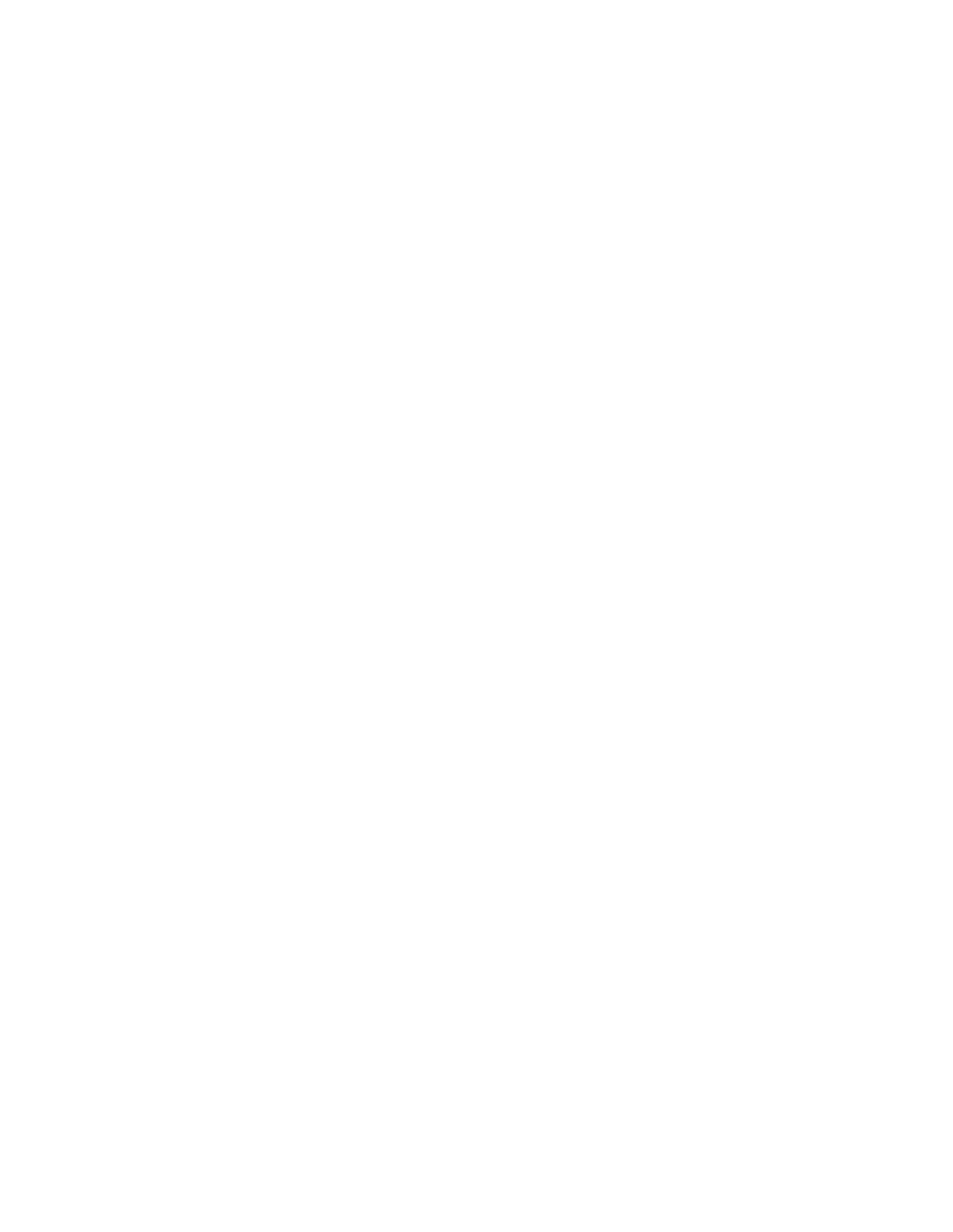

### **Introduction**

The Canadian Institute of Public Health Inspectors (CIPHI) is the only professional association for Environmental Public Health Professionals in Canada. CIPHI is a non-profit organization whose mission is to advance the profession of Environmental Public Health through certification, advocacy, education and the setting of standards.

Our mandate is to protect the health of Canadians and represent Environmental Public Health professionals across Canada. One of CIPHI's key pillars in organizational governance is the continual professional development of its members. This is accomplished through the Annual Educational Conference and other opportunities conducted via various venues across Canada.

#### **The Annual Education Conference**

CIPHI CIPHI's Annual Education Conference (AEC) is designed to provide a professional forum for individuals involved with Environmental Public Health programs and for organizations to gather in the spirit of continuous self-improvement and to share program experiences, develop solutions to common challenges, and create innovative planning, exercising and training methodologies. Delegates typically represent provincial, federal, municipal and allied agencies within the continuum of Environmental Public Health.

Every year, CIPHI awards the successful bidding Branch the opportunity to organize and host an Annual Education Conference designed to meet the mandate of advancing the profession by providing a top-notch educational opportunity. This is an occasion to bring together those involved in Environmental Public Health and allied professionals and organizations to discuss:

- new approaches to environmental public health
- philosophical issues
- working with government and business
- new research findings
- and much more.

The economic impact to the host locale is immense, as is the national recognition of convening such an event. Please note, the closing date to receive any Branch bid is a minimum of three (3) years from the date of the proposed conference.

 $\overline{\cdots}$ **NCORPORATED** 1934

| <b>Five previous host locations</b> | <b>Next five host locations</b> |
|-------------------------------------|---------------------------------|
| 2002 – Fredericton, NB              | 2007 – Kelowna, BC              |
| 2003 – Edmonton, AB                 | 2008 - St. John's, NL           |
| 2004 - Charlottetown, PE            | 2009 - Calgary, AB              |
| 2005 - Toronto, ON                  | 2010 - Vancouver, BC            |
| 2006 – Regina, SK                   | 2011 - Currently unawarded      |

Annual Education Conference Bid Guideline Page 1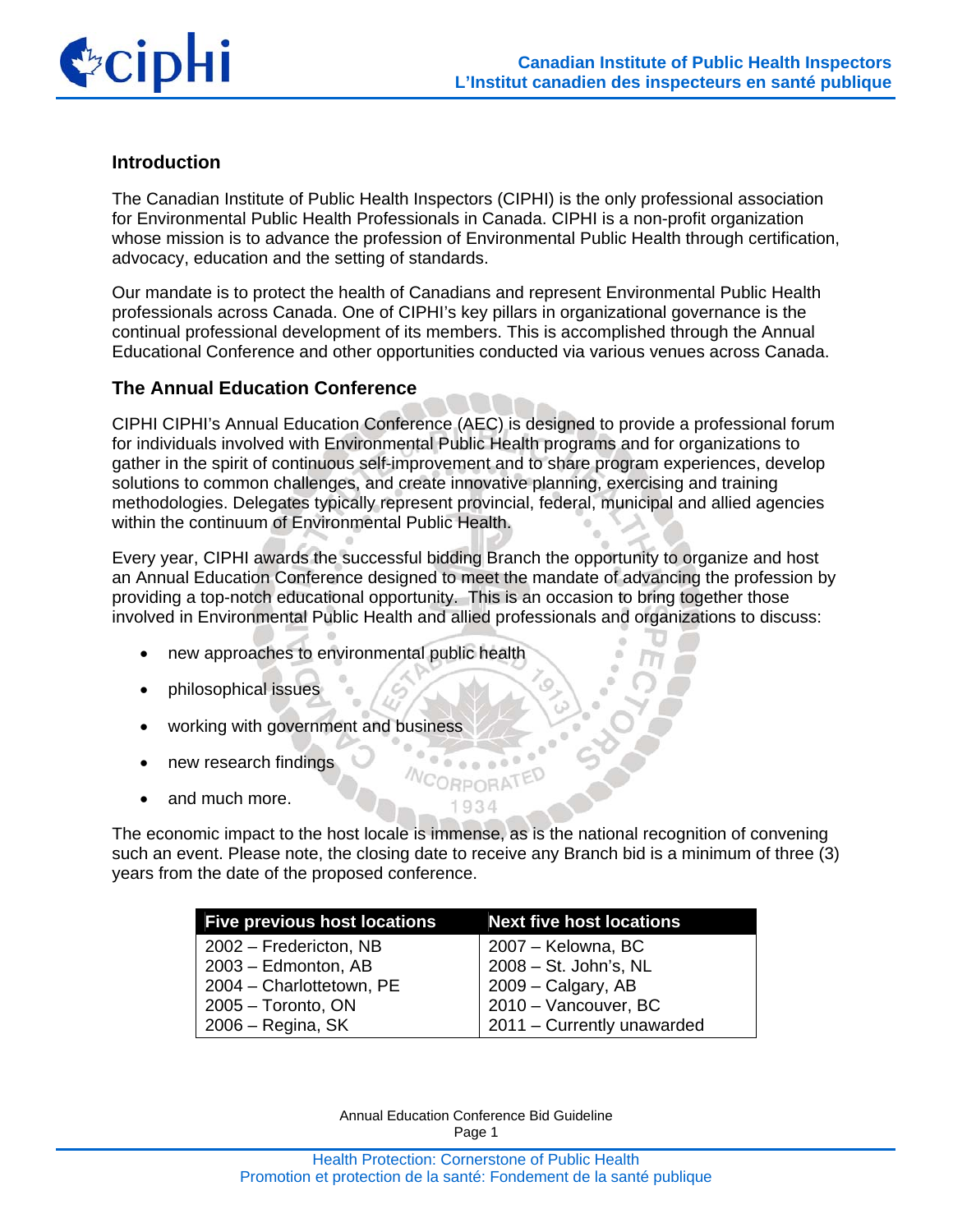

## **Letter of Intent to Bid**

The National Executive Council, on behalf of CIPHI, encourages interested Branches to submit a formal letter to the NEC that states their interest in hosting the Annual Education Conference. This letter should be sent to the NEC prior to the annual conference three (3) years in advance of the proposed date. Included in this letter should be the specific year in which the Branch would like to host the conference, and the date on which the National Executive Council should expect to receive the formal bid package. Also included in this letter should be the following information:

- 1. Specific information on the bidding Branch and partner agency (if applicable) including a primary contact name, address, telephone, fax, and e-mail address.
- 2. Details on any financial support that the Branch, allied health organizations, or other entities may be able to provide to the conference.
- 3. Branch host city targeted for the conference.

Please note that under no circumstances will bids be accepted from local Convention and/or Visitor's Bureaus.

## **Formal Bid Package**

The intent of the NEC is to have signed contracts with the Conference hotel two years in advance of the actual conference. With this deadline in mind, the Branch should plan to submit the final bid package during the month of January three years prior to when the actual conference would be held (Conferences are typically held in the summer months).

The bid package should include the following information:

- 1. Specific Branch information including a primary contact name, agency name, address, telephone, fax, and e-mail address.
- 2. Commitments on how many volunteers will be supplied by the Branch in support of the Conference (Those volunteers are utilized for working registration tables, educational program development, audio/visual-computer support, overseeing programs for spouses/guests, and for other tasks in support of the Conference.).
- 3. Specific details on types of equipment the Branch and partner organization(s) will be able to provide in support of the Conference (for example: number of laptops, number of LCD projectors, number of microphones, etc.). The Conference Organizing Committee may also rent these items from the hotel or from an audio/visual provider in the area. Anything that can be provided by the Branch and the partner organization is a benefit. Please include audio/visual price list for each hotel package submitted.
- 4. Details on any financial support that the Branch will be able to provide to the Conference. Contact information for individuals within the organization(s) providing financial assistance should also be included.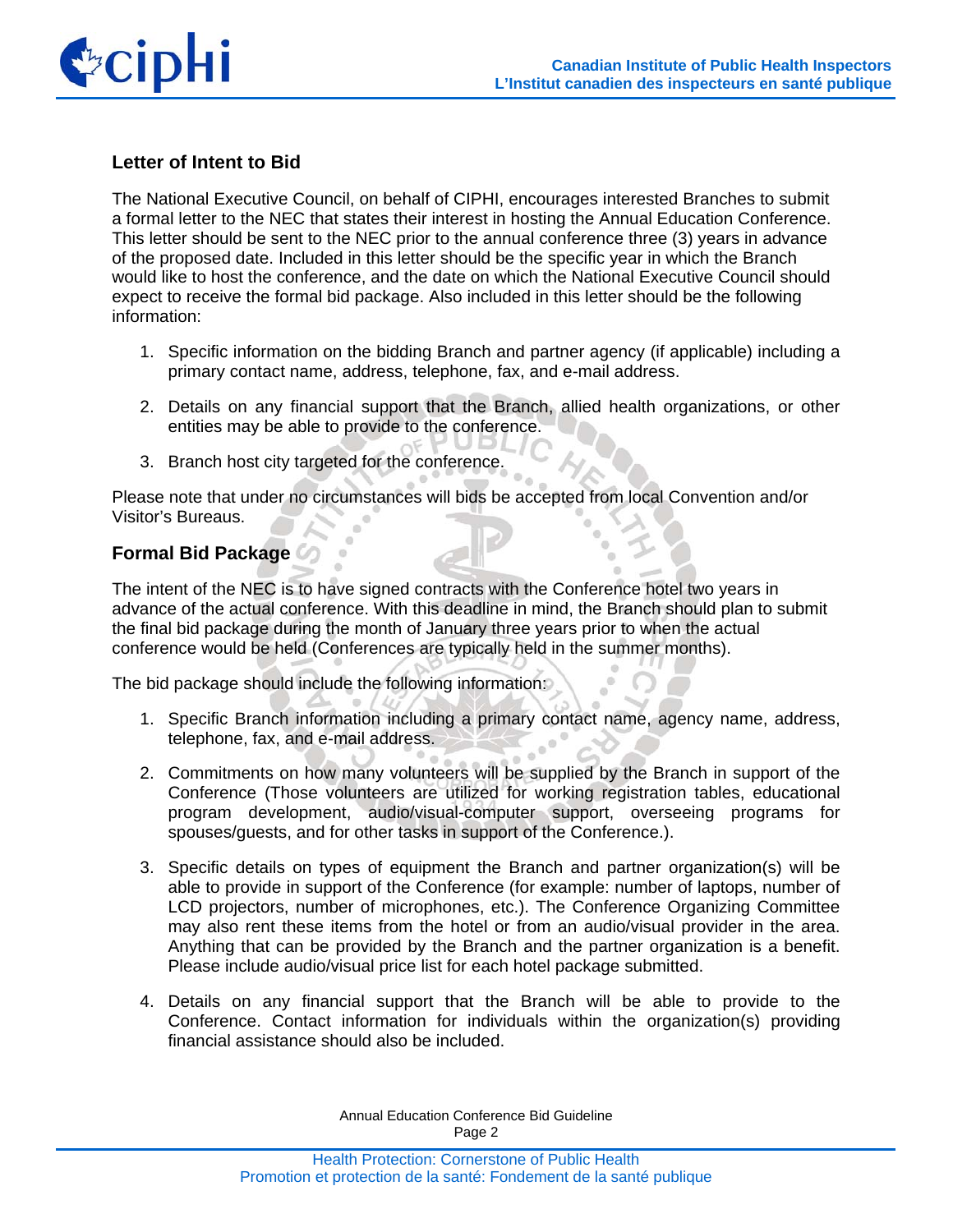

- 5. Specific host city targeted by the Branch for the Conference. It is preferable if the host city is serviced by a major airport. Details about transportation options from the airport are desirable. Details about the host city and its amenities for visitors are also requested.
- 6. At least two proposed hotels within the city (see below for specific hotel information required).
- 7. Proposed dates for the Conference.
- 8. Estimated number of delegates expected.
- 9. Estimated registration rate for delegates.
- 10. Preliminary ideas about theme, nature of the education program, etc.
- 11. Estimated budget, including expenses.

## **Lodging Accommodations**

It is recommended that the host city have a minimum of two lodging facilities to consider for the Conference. Information which is desired for each hotel being considered includes:

- 1. Hotels must have a no-smoking policy in effect.
- 2. Hotels must be willing to offer current government rate (if possible) on the sleeping rooms for attendees.
- 3. Hotels must be capable of lodging approximately 350 400 persons.
- 4. It is recommended that hotels be located in a safe location where attendees can walk to restaurants, shops, places of entertainment, etc. Ample restaurants (of various types) should be within reasonable walking distance.
- 5. Hotels must have overflow facilities within close proximity for the same rate or lower.
- 6. Hotels must have a meeting room large enough for plenary sessions of the conference seating 250+ individuals.  $QQ$
- 7. Hotels must have an additional meeting room with controllable access of sufficient size to hold at least 25 vendor booths. There should also be sufficient space for refreshment break s to be served in this area. Vendor booths are typically 8-10 foot tables. Electrical service and/or internet connectivity may be required at some booth locations.
- 8. Hotels must have at least three additional meeting rooms for breakout style sessions, which can seat a minimum of 100 individuals each.
- 9. Hotels must be able to provide these meeting rooms without charging a rental fee.
- 10. It is desired, but not required, that hotels also have an additional meeting room large enough to seat 350+ individuals at round tables for the luncheon (NOTE: If circumstances require, the use of the same meeting room as the plenary sessions of the meeting may be approved.).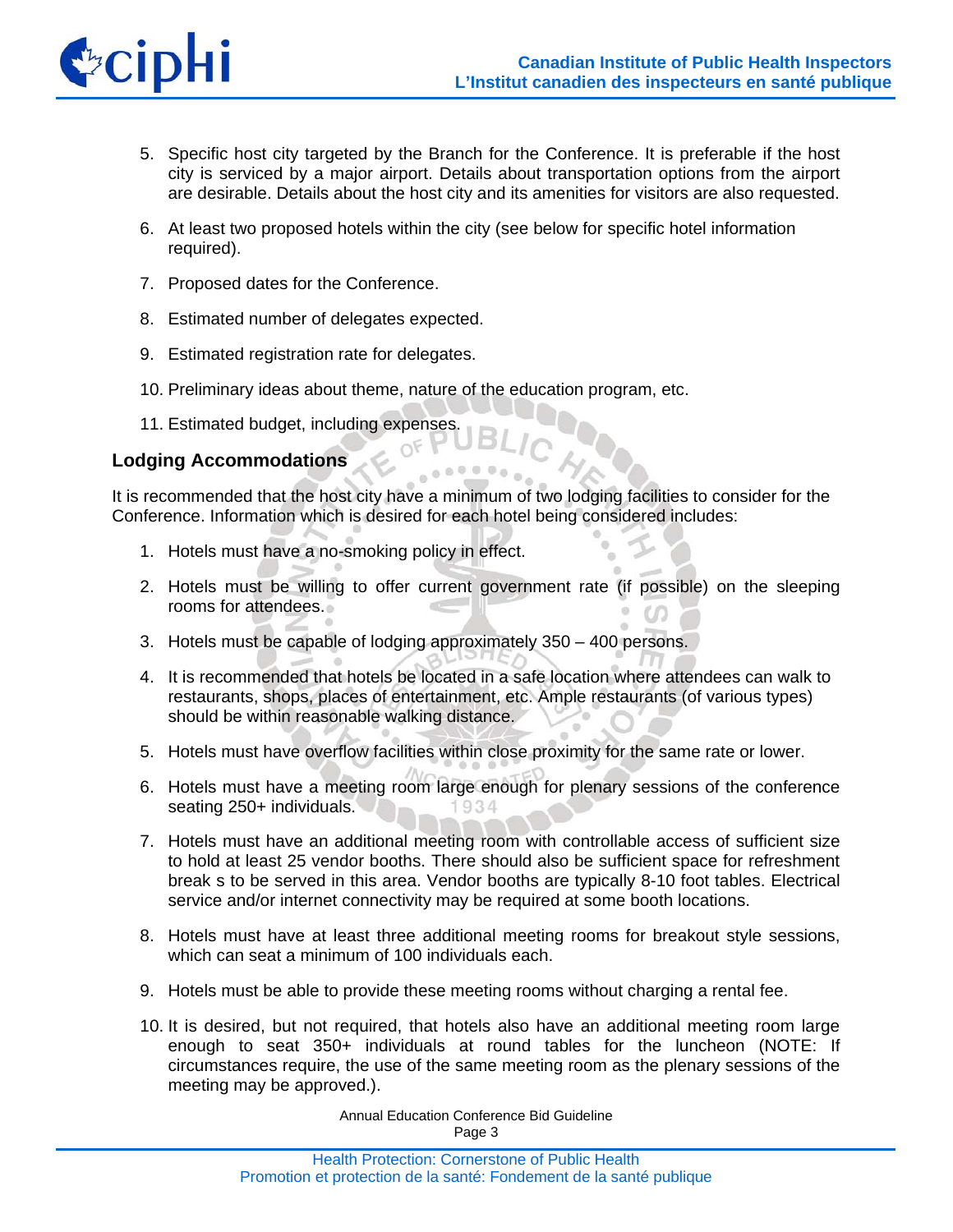

- 11. Hotels must be willing to provide a complimentary Presidential Suite for the National President. Hotels must be willing to provide one or more additional complimentary Junior Suites to the Conference Steering Committee.
- 12. It is desired, but not required, that hotels also provide VIP upgrades to the rooms for the Conference Steering Committee members.

#### **Schedule for Meetings and Events at Conference**

The typical schedule for meetings at the Annual Education Conference is as follows (schedule may vary):

Friday, Saturday and/or Sunday: National Executive Council and Board of Certification will meet, jointly and separately. Conference rooms to comfortably accommodate 20 people should be available at the event hotel for these meetings. This room will also be used as an office by the Conference Committee throughout the week.

Monday: Annual General Meeting

Monday, Tuesday, Wednesday - Plenary and breakout sessions will be held.

Tuesday: Awards Luncheon

Wednesday: President's Banquet

#### **Food and Beverage**

A continental breakfast and refreshment breaks in the morning and afternoon are typically served on Monday, Tuesday, and Wednesday during the conference. Luncheon is served on Tuesday only. The hotel may be requested to cater other social events. A catering menu price list with each hotel package must be provided.

## **Other Considerations**

In recognition of CIPHI's mandate of advocacy for the field and profession of environmental public health, the Branch awarded the Annual Education Conference should make plans for inclusion of local media, if possible, including: radio, television and print. These considerations should include Pre-conference and Post-conference coverage in addition to communications plans for the duration of the conference.

As well, the successful Branch must be willing to adhere with CIPHI's Conference Planning Guide document, which can be obtained from the National Office.

Finally, if a Branch is awarded an AEC, a complimentary agreement must be signed between the hosting Branch and CIPHI National recognizing items such as:

- Any profits generated will be shared with National on a 50-50 basis; and
- Reduced registration rates will be offered for members of the NEC, students and retired members; and
- Members of the NEC, students and retired members will enjoy the same benefits as full registrants, regardless of reduced registration rate; and

Annual Education Conference Bid Guideline Page 4